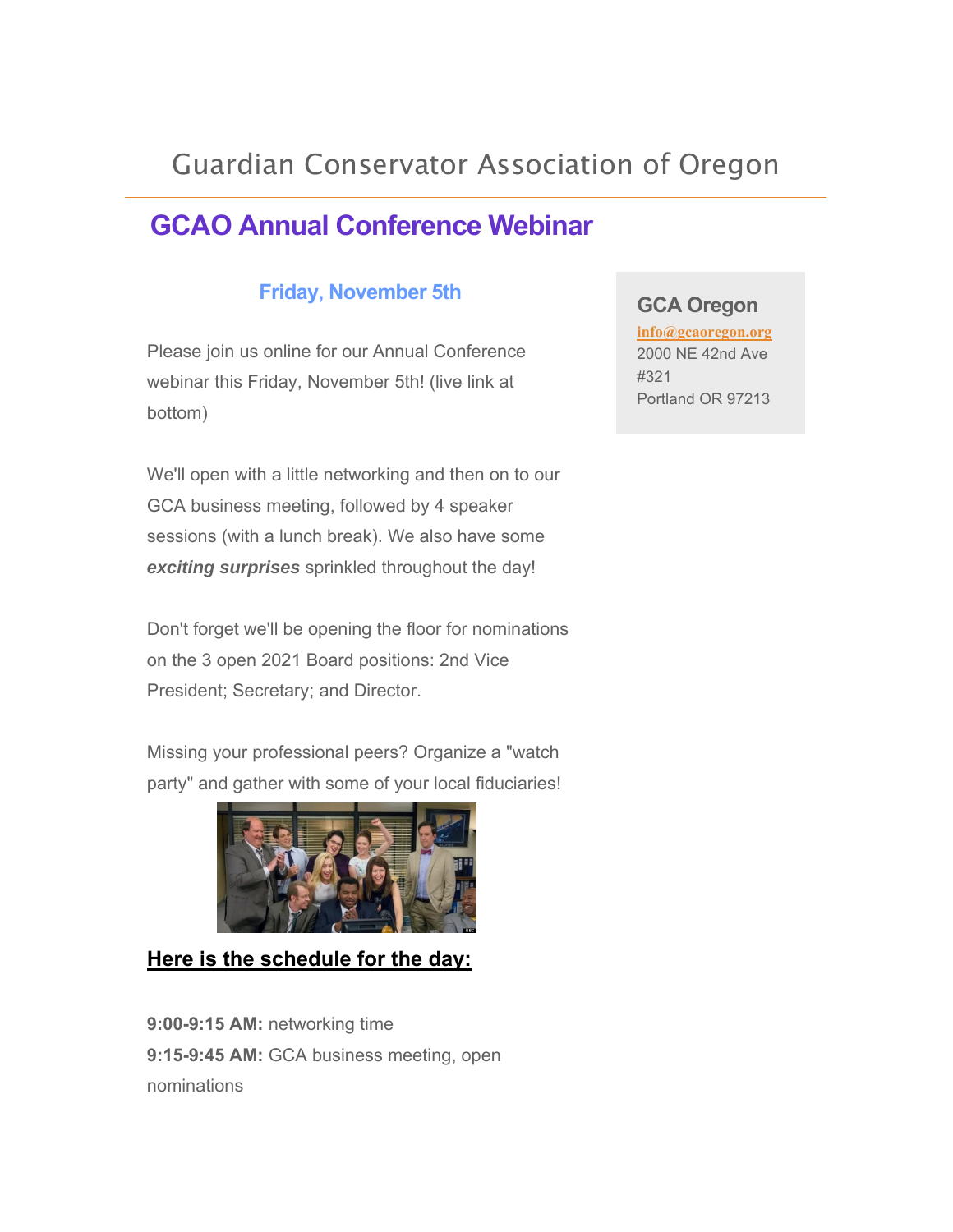#### **9:45-10:00 AM:** break

**10:00-11:00 AM:** "State of the State" by Bryan Marsh, Oregon Judicial Dept.

#### *RAFFLE DRAWING\**

**11:00 AM-12:00 PM:** "Protecting the Fiduciary & Protecting Their Clients" by Corkey Gourley, agent with State Farm

#### *RAFFLE DRAWING\**

**12:00-12:30 PM:** lunch break (sneaking more leftover Halloween candy) **12:30-1:30 PM:** "Lawyers, Guns, and Money-Best Practices for Dealing with Difficult Assets" by Frank Acuna, attorney & professional advisor at Acuna Regli, LLC

#### *RAFFLE DRAWING\**

**1:30-2:30 PM:** "Managing an Oregon ABLE Account as a Guardian" by Kaellen Hessel, Advocacy/Outreach Manager for Oregon ABLE Savings Plan

#### *RAFFLE DRAWING\**

**2:30-2:45 PM:** wrap-up & close of nominations

**Digital CEU certificates** worth up to 4 credit hours will be available afterwards. *Please pay attention & write down the codes provided before and after each speaker*. There will be a separate e-mail sent out after the Conference for you to request your certificate and verify your codes. When you receive your certificate you can transfer the codes onto it.

**\*Raffle drawing rules:** must be present/online to win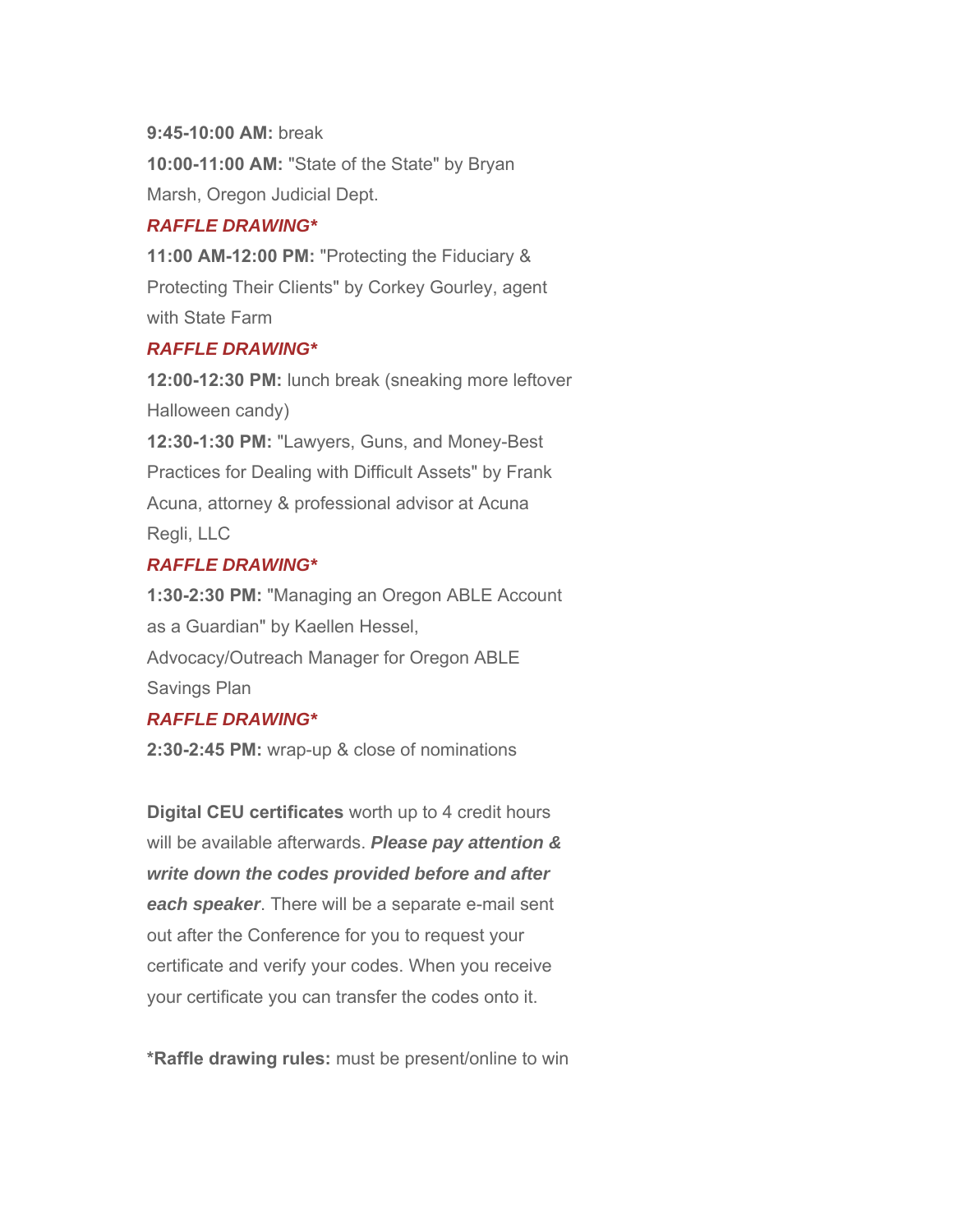gift cards. Must hold a current 2021 membership to be eligible. Must show obnoxious excitement when you win!! Board members & Conference Planning Committee members are excluded from drawing.



## **Annual Conference Link**

Fri, Nov 5, 2021 9:00 AM - 2:45 PM (PDT)

Please join my meeting from your computer, tablet or smartphone.

**https://global.gotomeeting.com/join/752703077**

You can also dial in using your phone. (For supported devices, tap a one-touch number below to join instantly.) United States (Toll Free): 1 877 309 2073 - One-touch: tel:+18773092073,,752703077# United States: +1 (646) 749-3129 - One-touch: tel:+16467493129,,752703077# Access Code: 752-703-077

New to GoToMeeting? Get the app now and be ready